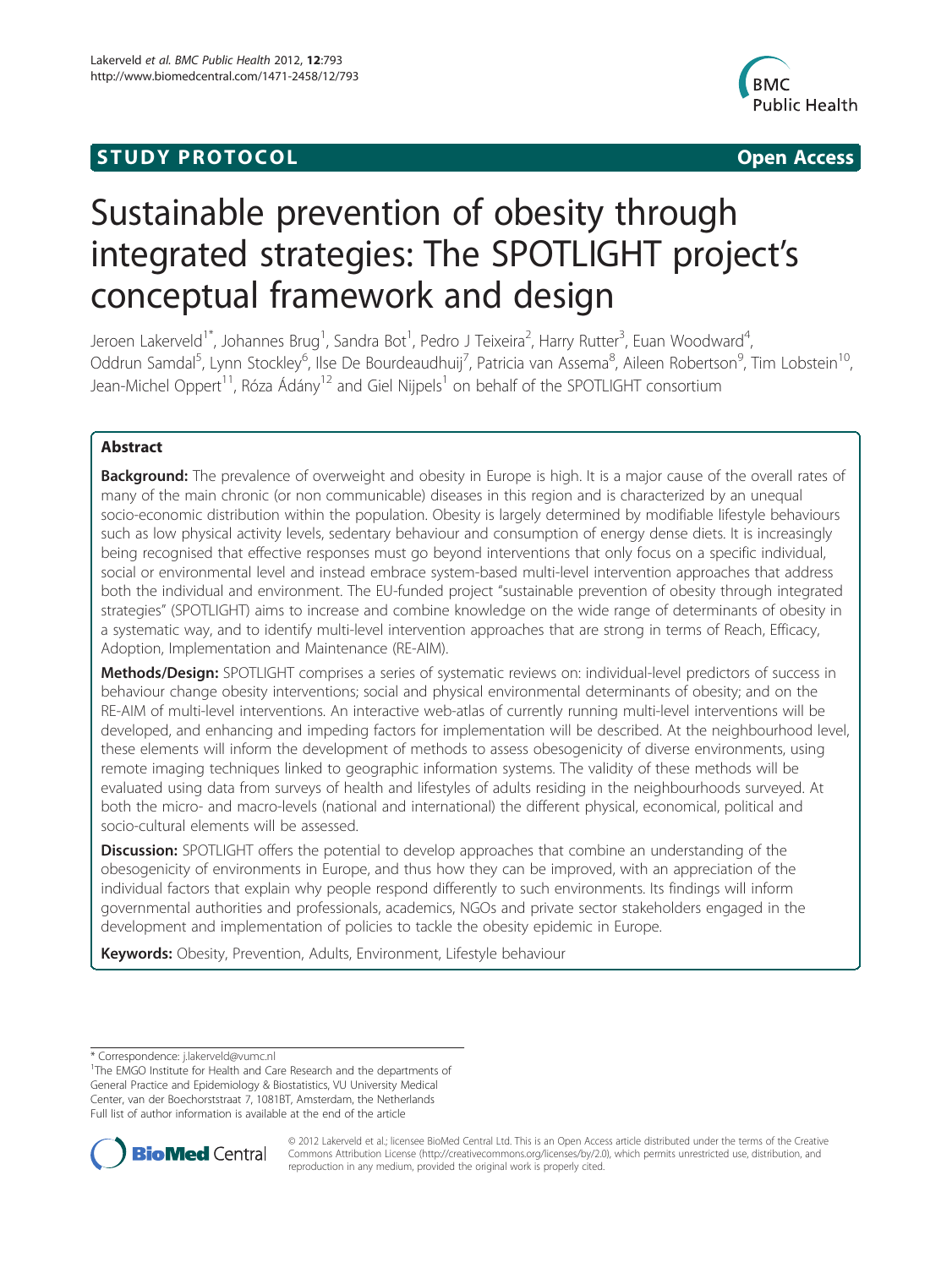## Background

The overall prevalence of overweight and obesity across Europe is high, and has increased dramatically during recent decades in many countries [\[1](#page-5-0)]. More than 50% of the total European adult population is now overweight (body mass index (BMI)  $\geq$ 25) and obesity rates (BMI  $\geq$ 30) among adults now exceed 20% in many EU Member States [[2](#page-5-0),[3](#page-5-0)]. Overweight and obesity are, however, not evenly distributed across the European region, with large differences among and within countries, with the problem greatest among those in lower socio-economic groups [[3](#page-5-0)]. Obesity is a major avoidable determinant of the burden of chronic diseases [\[4,5\]](#page-5-0). The determinants of obesity - low levels of physical activity, sedentary behaviours and overconsumption of high-energy foods - offer a variety of opportunities for prevention. For decades, approaches to prevention have focused on individual-level determinants, often involving health education approaches [\[6\]](#page-5-0). Although more recent developments, such as interventions based on self-determination theory and self-regulatory mediators do offer some promise [\[7,8\]](#page-5-0), approaches that exclusively target individual-level determinants have had little or no impact on overall rates of obesity and, even those that seem to be effective in small-scale studies have little impact either over the long term or at larger scale [[9](#page-5-0)]. These failures, coupled with innovative methods of geographical research, have led to a recognition that factors in the physical, social-cultural and socio-economic environments at both micro- and macro-levels are driving the obesity epidemic [\[10-13\]](#page-5-0). However, while the growth of obesogenic environments may explain trends over time, the distribution of obesity reflects the interaction of environmental and individual factors [\[14\]](#page-5-0). The challenge is to combine measures that reduce the obesogenicity of the social and physical environment while, at the same time, reducing the negative impact on individuals of those environments [[14,15](#page-5-0)]. Or, from a health promotion perspective, stimulate individuals' obesity preventing behaviours through environmental facilitation of the behaviours. This will build on recognition that the most effective interventions to prevent obesity a) adopt a system based, integrated, multisectoral approach b) involve a complementary range of actions, and c) work at individual and environmental levels through local community interventions and regional/national policy initiatives [\[16,17](#page-5-0)]. As has become recognised by agencies such as the World Health Organisation [[18](#page-5-0)], the OECD [\[19\]](#page-5-0), and researchers across a number of disciplines [[20](#page-5-0)], a system-based, multi-level research approach for obesity prevention frames obesity as a complex systems problem, within which behaviours related to food choices, physical activity and sedentary patterns are not only a matter of individual choice or linear cause and effect, but also strongly influenced by multiple interacting levels of physical, social-cultural and economical environmental factors at micro- and macro-level [[15,21\]](#page-5-0). The different environmental factors can be categorized in the so-called Analysis Grid for Environments Linked to Obesity (ANGELO) [\[22](#page-5-0)], which was specifically developed to prioritize environmental factors that relate to obesity ('obesogenic environments') in the immediate (micro) and wider (macro) environments, involving physical, economic, policy and socio-cultural dimensions [[22,23](#page-5-0)].

The obesogenicity of an environment can be defined as the sum of influences that the surroundings, opportunities, or wider societal and economic influences have on promoting obesity in individuals or populations [[22](#page-5-0)]. In addition, Kremers et al. [[24\]](#page-5-0) argued in their Environmental Research framework for weight Gain prevention (EnRG-) framework that environmental factors (as differentiated in the ANGELO framework) may have a direct impact on obesogenic behaviours, but these environmental influences are also likely to be mediated and moderated by individuallevel factors [\[25\]](#page-5-0). In the SPOTLIGHT project we have adopted and adapted the EnRG framework (Figure [1\)](#page-2-0), so that it can inform the planned systematic reviews, original cross-European survey research, instrument development and process evaluation research.

There is growing interest in multi-level approaches to obesity prevention [[26\]](#page-5-0). Novel measurement methods can map the obesogenicity of communities [\[27](#page-5-0)-[29](#page-5-0)], and projects such as the European Commission-funded HOPE [\[30\]](#page-5-0) and EURO-PREVOB [[31](#page-5-0)] projects have increased understanding of the broader determinants of obesity. However, there is now a need to consolidate these insights systematically, and to extend, enrich, and operationalise evidence on system-based and integrated approaches at community and societal level. For neighbourhoods, this is of particular relevance to disciplines involved in urban planning, architecture, transportation, and environmental design [[32-37\]](#page-5-0). For national policymaking it develops the evidence base for 'health in all policies' and the value of tackling obesity as a multisectoral problem involving a wide range of actors in government, commerce, research and professional and public advocacy at national and international level.

The EU-funded SPOTLIGHT project aims to provide a comprehensive overview of the factors on multiple levels necessary to create effective and sustainable interventions to change lifestyles in the real world. These interventions should meet the criteria of Reach (the target population), Efficacy (impact on important outcomes), Adoption (by target settings or institutions), Implementation (consistency of delivery of intervention), and Maintenance (of intervention effects in individuals and settings over time) (RE-AIM) [\[38,39\]](#page-5-0). The RE-AIM approach emphasises the external validity of interventions as well as scaling up and sustainability [[38,39\]](#page-5-0).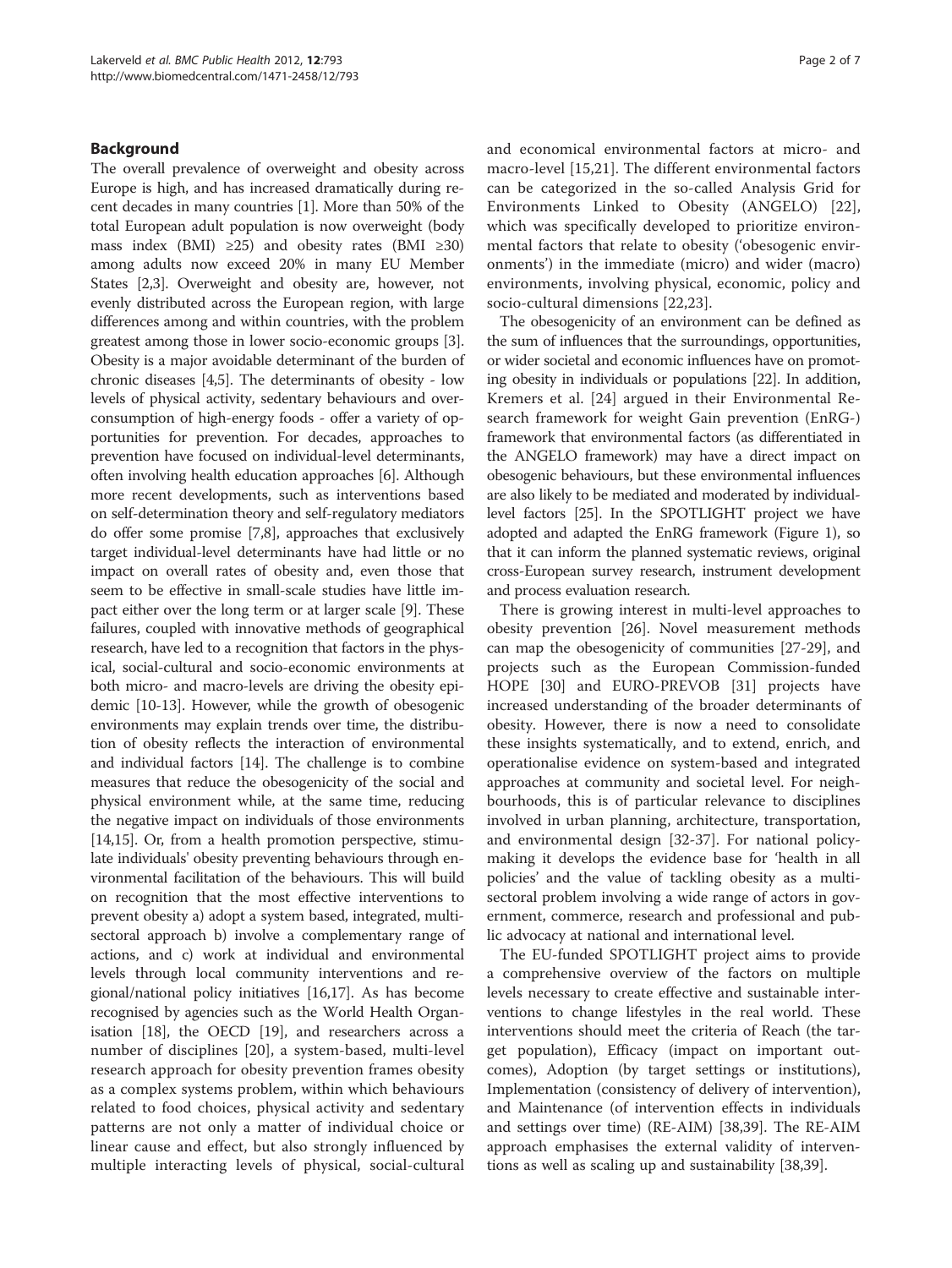Objectives of the SPOTLIGHT project SPOTLIGHT aims to:

- I. Identify individual-level, environmental-level and multi-level entry points for approaches aimed at changing obesogenic behaviours and environments
- II. Assess interventions using the RE-AIM framework;
- III. Identify success-and failure factors for implementation of multi-level intervention approaches;
- IV. Provide an evidence-based model for effective multi-level intervention approaches in health promotion practice applicable across the European region, and disseminate the findings to stakeholders in European Union Member States.

# Methods/Design

The methodology to address the aims is summarised below:

I. Identify individual-level, environmental-level and multi-level entry points for approaches aimed at changing obesogenic behaviours and environments The published scientific literature will be systematically reviewed to identify consistent individual-level self-regulation predictors of success in preventing obesity in clinical and community behaviour change interventions. Emphasis will be placed on factors (such as skills, motivation, perceptions, or goals) found to moderate or mediate the effect of interventions on selected outcomes (e.g. body weight, physical activity, sedentary behaviour, eating behaviour). The published literature on both the social and physical environmental determinants of overweight and obesity will also be systematically reviewed. The methodology for conducting the three reviews will follow the guidelines as described in the Cochrane Handbook for Systematic Reviews of Interventions [[40](#page-5-0)]. If appropriate, meta-analytical procedures will be conducted. European as well as non-European studies published since 1995 will be included.

In addition, other methods to address this aim involve 1) the development of an instrument that can be used to assess dimensions of an obesogenic (physical) environment (e.g. walkability, access to

<span id="page-2-0"></span>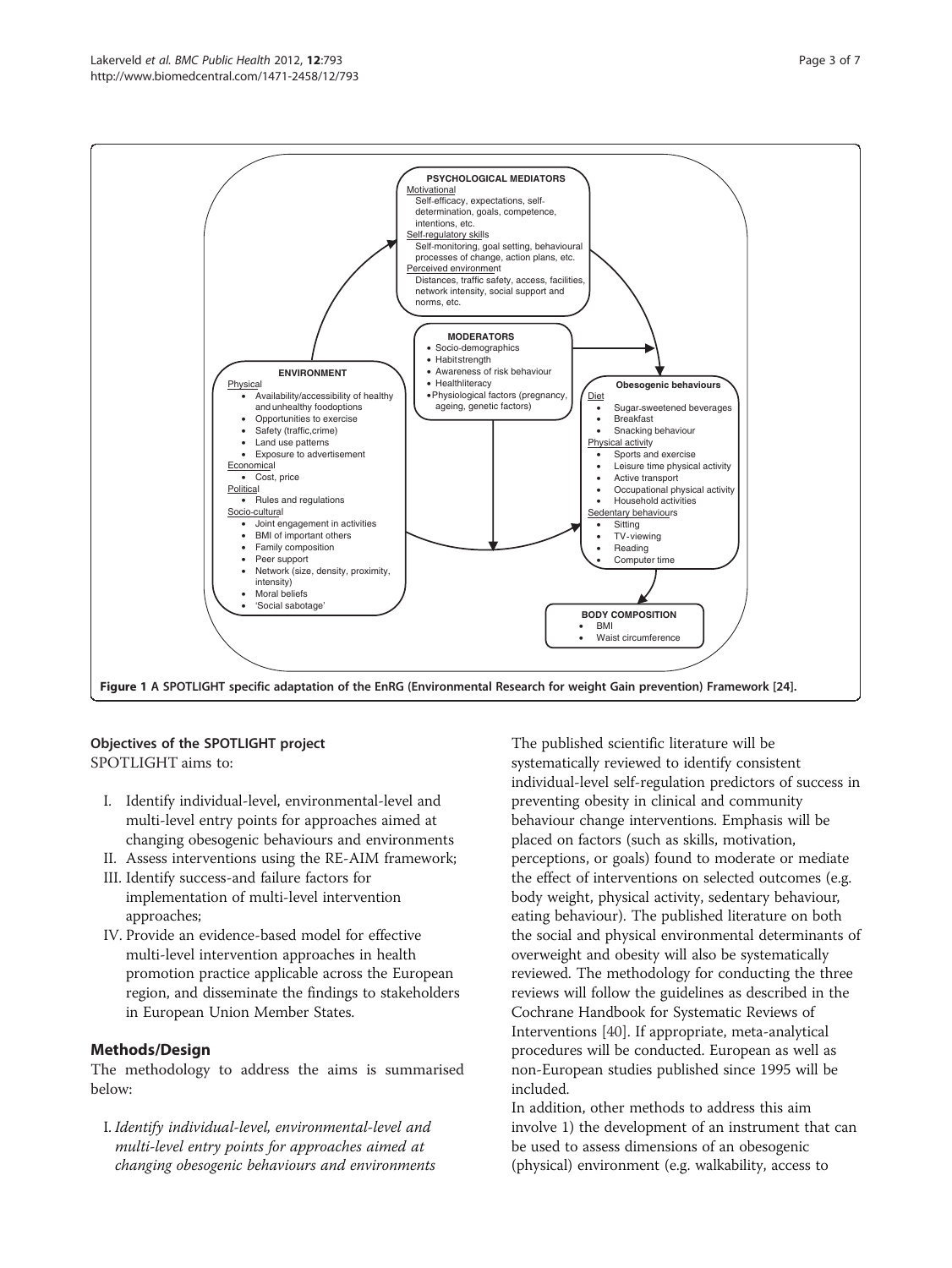food outlets etc.) using remote imaging (data extracted from photographs and geo-localized) and 2) a survey in four countries to assess lifestyle and perceptions of the environment of residents. The work will be conducted in several steps:

- Conduct a systematic literature review to identify emerging techniques based on remote satellite imaging to assess measures related to obesogenicity of the environment and the quality of the built environment;
- Develop a protocol for data extraction from Google Earth/Streets and test its inter-rater reliability in a selection of neighborhoods in different European countries.
- Select 120 neighbourhoods (30 per country, stratified by internationally relevant socioeconomic parameters) in four European countries (United Kingdom, Hungary, France and the Netherlands) and conduct a survey on measures related to obesogenicity, using an instrument such as the Environmental Profile of a Community's Health (EPOCH) [[41](#page-5-0)]. Using this instrument has been shown to collect reliable information about the community environment from a variety of settings [\[41](#page-5-0)].
- Link the environmental obesogenicity measures obtained through remote imaging with collected data on obesity, lifestyle factors and perception of the environment in selected areas in four European Member states.
- II. Assess multi-level intervention approaches using the RE-AIM framework;

The published scientific literature on the RE-AIM of multi-level intervention approaches to changing obesogenic behaviours in adults will be systematically reviewed. The review will be conducted following the Cochrane methodology. In addition, the RE-AIM of multi-level intervention approaches that are currently being implemented across Europe will be evaluated using a comprehensive cross-European survey. This will result in an interactive web-atlas of multi-level efforts. The following steps will be taken to do this:

- Collect existing overviews of recent-and currently implemented multi-level intervention approaches aimed at changing obesogenic behaviours in adults;
- Develop a draft atlas of known multi-level intervention approaches, including their general characteristics and their RE-AIM;
- Circulate the draft atlas in a small sample of key policy makers and health professionals in a

selection of European Member States, and adjust it if needed by adding relevant projects and details;

- Further distribute the atlas to policy makers and health professionals in all European Member States (to be reached via the IASO-IOTF and EASO networks) to correct errors and identify any gaps. Accompanying information and instructions will be translated to the relevant national languages of those policy maker and health professionals;
- Finalise the web-atlas using the complementary information gathered via the previous step.

# III. Identify success-and failure factors for implementation of multi-level intervention approaches

A selection of the best examples of effective multilevel approaches in neighbourhoods as identified through the above described methodology will be further studied to address this aim. Quantitative methods will be combined with qualitative methods to reveal factors that enhance or impede implementation and usage of multi-level interventions. The methodology for this has been broken down into the following steps:

- Develop a set of parameters to select case studies. The parameters will include intervention characteristics (obesity related, multi-level, integrated), geographical (e.g. Denmark, United Kingdom, Netherlands), and economic status/ stage in austerity measures;
- Establish which process-frameworks could potentially be used to obtain more in depth insights into determinants that affect the success or failure of implementing multi-level obesity intervention approaches;
- Pilot test the developed methodology with an intervention that meets the agreed parameters;
- Undertake in-depth research within the selected case study areas with those involved in supporting, delivering, and managing the different levels and components of the intervention to obtain the insights needed e.g. regional and national authorities, community groups, policy makers, nongovernmental organizations, municipal authorities;
- If relevant to the interventions selected in the case studies, undertake qualitative research involving consumers;
- Compare outcomes between variables e.g. differences related to geographical characteristics or socioeconomic status.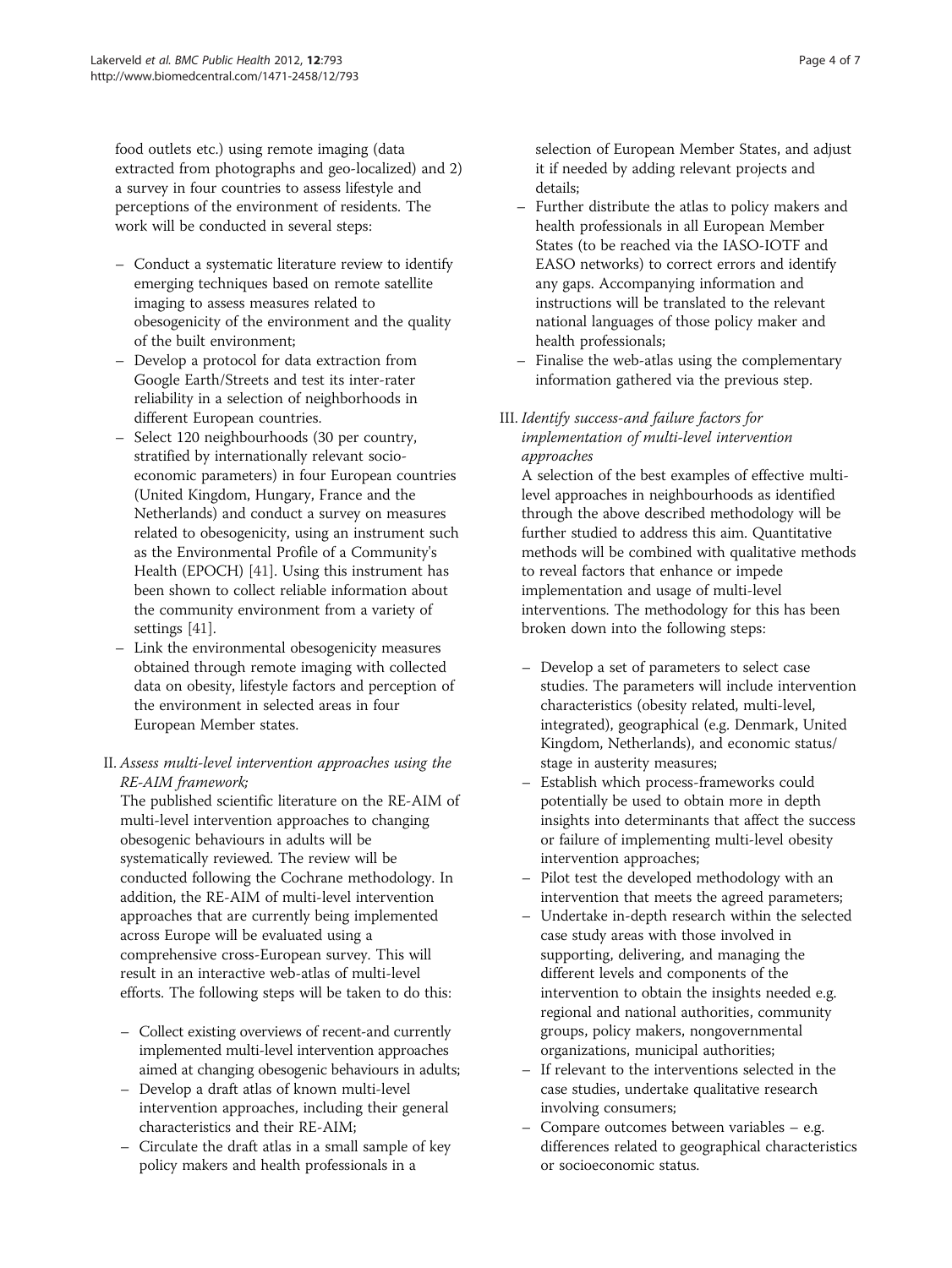IV. Provide an evidence-based model for effective multilevel intervention approaches in health promotion practice applicable across the European region, and disseminate the findings to stakeholders in European Union Member States

All findings will be translated to a handbook with evidence-based as well as practice-based instructions, suggestions and references to effective and ineffective practice. The dissemination and take-up of findings to the main stakeholders will be facilitated: policy makers, governmental professionals, NGOs, private sector, the scientific community, the media, and other key elements and opinion leaders within the general public. Dialogue with policy-makers will be encouraged through a symposium on the use of evidence in policymaking, and the need for different forms of evidence in the development of health promotion strategies, to be held in the final year of the project. In addition, as the project progresses, a variety of social media platforms (e.g. LinkedIn, Facebook, Twitter) will be considered to encourage discussion of the findings and their relevance among different stakeholders, with opportunities for feed-back to be integrated into SPOTLIGHT outputs. The subject matter should ensure strong interest and engagement across all targeted audiences. The study protocol was approved by the Medical Ethics Committee of the VU University Medical Center in Amsterdam.

# **Discussion**

SPOTLIGHT will systematically investigate the determinants of obesity and obesogenic behaviours, multi-level interventions, and factors that enhance adoption of effective interventions in an integrated fashion, applying a range of scientific approaches, including reviews, inventories, tool development, and original data collection. The project aims to improve our understanding of modifiable obesogenic determinants, entry points for intervention approaches and the enhancing and impeding factors for implementation of such measures, applicable across European regions.

The relative recent attention being paid to environmental level determinants in addition to those at individuallevel is important for the development of innovative new models for understanding and promoting sustainable prevention of obesity. This is particularly the case with respect to multi-level intervention approaches, which may provide the greatest opportunities for modifying unhealthy lifestyle behaviours across the population, and thus potentially reducing the prevalence of overweight and obesity [[25](#page-5-0)]. In addition, dissemination, implementation or translational research that demonstrates effectiveness in the

'real world' is an important next step that is rarely conducted [[42,43\]](#page-6-0). Effective uptake of health promotion interventions will be supported by: understanding how interventions are implemented in the 'real world'; how to improve the reach of these interventions; how to encourage adoption by individuals, communities and organisations; and finally how to disseminate this understanding [[44](#page-6-0)].

By providing a broad perspective for obesity prevention the project will support the development and implementation of effective obesity prevention approaches by local and national authorities and practitioners across a wide range of disciplines throughout Europe. This perspective will maximise the use of state of the art knowledge and will help policy makers to invest resources in the most effective long-term obesity prevention efforts. In addition, it will provide a direction for health and behavioural scientists to explore further possibilities to reduce obesity, minimize its burden, and decrease the social gradient associated with it and therefore improve the health of European citizens.

#### Abbreviations

ANGELO: Analysis Grid for Environments Linked to Obesity; BMI: Body Mass Index; EASO: European Association for the Study of Obesity; EnRG: Environmental Research framework for weight Gain prevention; EPOCH: Environmental Profile of a Community's Health; EURO-PREVOB: Prevention of Obesity in Europe – Consortium for the prevention of obesity through effective nutrition and physical activity actions; GIS: Geographic Information System; HOPE: Health promotion through Obesity Prevention across Europe project; IASO-IOTF: International Association for the Study of Obesitas – International Obesity Task Force; OECD: Organization for Economic Co-operation and Development; RE-AIM: Reach, Effectiveness, Adoption, Implementation, Maintenance; SPOTLIGHT: Sustainable prevention of obesity through integrated strategies.

#### Competing interests

The authors declare that they have no competing interests.

#### Authors' contributions

JL, GN, JB and SB designed the study at large and drafted the manuscript. All other co-authors designed (or contributed significantly to) different work packages of the SPOTLIGHT project and provided comments on the draft manuscript. All authors read and approved the final manuscript

#### Authors' information

This paper was published on behalf of the SPOTLIGHT consortium. Information of the full consortium (including biographies) can be found at the projects' dedicated website: www.spotlight-project.eu.

#### Acknowledgements

The SPOTLIGHT project is funded by the Seventh Framework Programme (CORDIS FP7) of the European Commission, HEALTH (FP7-HEALTH-2011-twostage), Grant agreement no. 278186. The content of this article reflects only the authors' views and the European Commission is not liable for any use that may be made of the information contained therein.

#### Author details

<sup>1</sup>The EMGO Institute for Health and Care Research and the departments of General Practice and Epidemiology & Biostatistics, VU University Medical Center, van der Boechorststraat 7, 1081BT, Amsterdam, the Netherlands. <sup>2</sup>Technical University of Lisbon, Faculty of Human Kinetics, FMH, Estrada da Costa, 1495-688, Cruz Quebrada, Portugal. <sup>3</sup>European Centre on Health of Societies in Transition, London School of Hygiene and Tropical Medicine, 15-17 Tavistock Place, London WC1H 9SH, UK. <sup>4</sup>European Association for the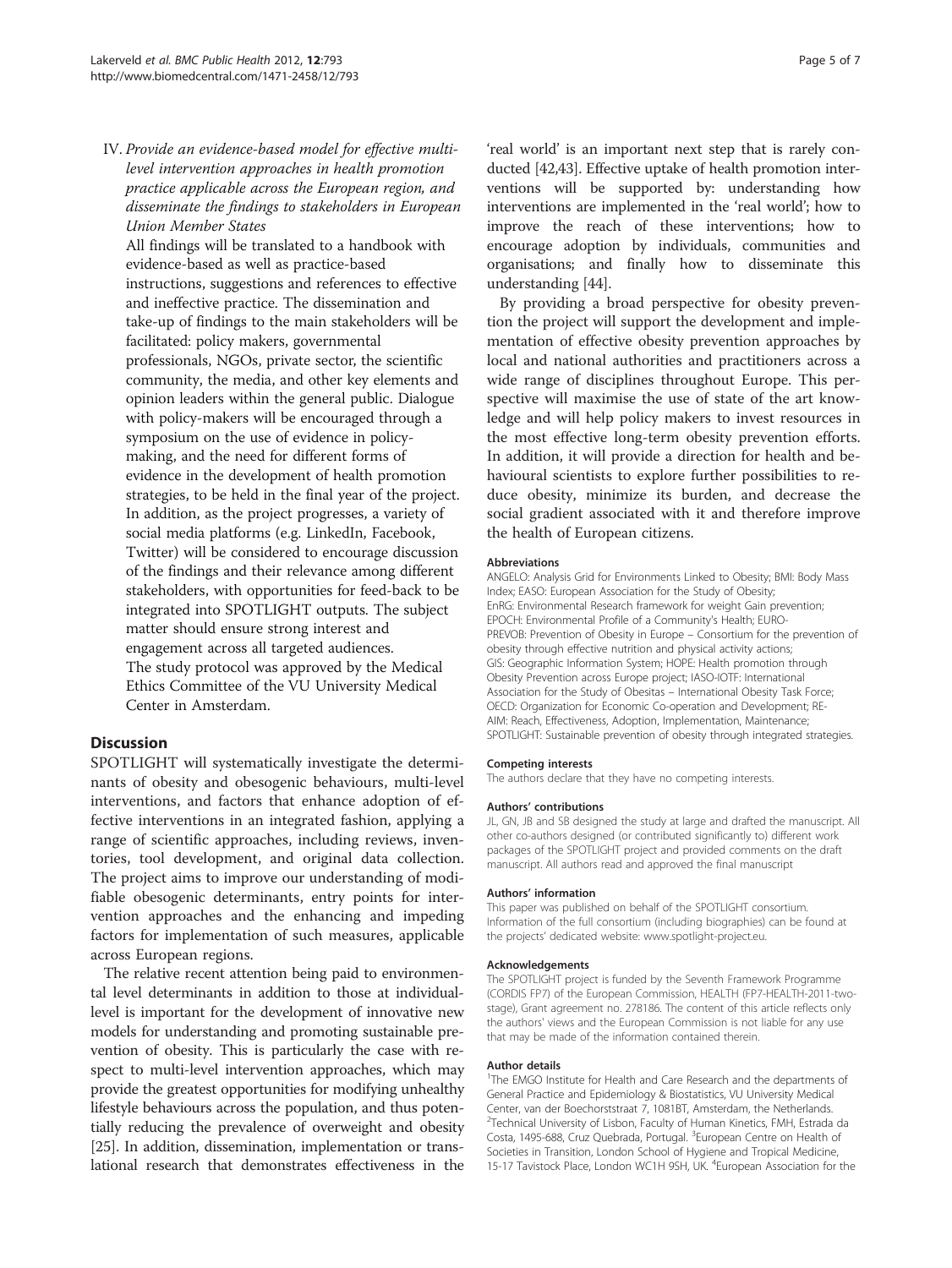<span id="page-5-0"></span>Study of Obesity, 113-119 High Street, Hampton Hill, Middlesex TW12 1NJ, UK. <sup>5</sup>Department of Health Promotion and Development, University of Bergen, PO Box 7808NO-5020, Bergen, Norway. <sup>6</sup>BHF Health Promotion Research Group, Department of Public Health, University of Oxford, Old Road Campus, Headington, Oxford OX3 7LF, UK. <sup>7</sup>Department of Movement and Sport Sciences, Ghent University, Watersportlaan 2, 9000, Ghent, Belgium. 8 Department of Health Promotion, Maastricht University, PO Box 6166200MD, Maastricht, The Netherlands. <sup>9</sup>Metropolitan University College (Metropol), Pustervig 8, DK-1126, Copenhagen, Denmark. <sup>10</sup>International Obesity TaskForce/International Association for the Study of Obesity, Charles Darwin House, 12 Roger Street, London WC1N 2JU, UK.<sup>11</sup>University of Paris 13 (UP13), UREN/Center for Human Nutrition Research (CRNH) Ile-de-France, SMBH, 75 avenue Marcel Cachin, 93017, Bobigny, France. <sup>12</sup>Department of Preventive Medicine, University of Debrecen, Medical and Health Science Center, Faculty of Public Health, Kassai Street 26, 4028, Debrecen, Hungary.

#### Received: 5 July 2012 Accepted: 13 September 2012 Published: 17 September 2012

#### References

- OECD: Obesity update 2012. 2012, [www.oecd.org/dataoecd/1/61/](http://www.oecd.org/dataoecd/1/61/49716427.pdf) [49716427.pdf.](http://www.oecd.org/dataoecd/1/61/49716427.pdf)
- Pickett KE, Kelly S, Brunner E, Lobstein T, Wilkinson RG: Wider income gaps, wider waistbands? An ecological study of obesity and income inequality. J Epidemiol Community Health 2005, 59:670–674.
- 3. Roskam AJ, Kunst AE, Van OH, Demarest S, Klumbiene J, Regidor E, Helmert U, Jusot F, Dzurova D, Mackenbach JP: Comparative appraisal of educational inequalities in overweight and obesity among adults in 19 European countries. Int J Epidemiol 2010, 39:392–404.
- 4. World Health Organization: Obesity and overweight. WHO fact sheet 2012, N°311. 2012.
- 5. Swinburn B, Sacks G, Hall K, McPherson K, Finegood D, Moodie M, Gortmaker S: The global obesity pandemic: shaped by global drivers and local environments. Lancet 2011, 378:804–814.
- 6. Brug J, Oenema A, Ferreira I: Theory, evidence and Intervention Mapping to improve behavior nutrition and physical activity interventions. Int  $J$ Behav Nutr Phys Act 2005, 2:2.
- 7. Silva MN, Markland D, Minderico CS, Vieira PN, Castro MM, Coutinho SR, Santos TC, Matos MG, Sardinha LB, Teixeira PJ: A randomized controlled trial to evaluate self-determination theory for exercise adherence and weight control: rationale and intervention description. BMC Public Health 2008, 8:234.
- Silva MN, Markland D, Carraça EV, Vieira PN, Coutinho SR, Minderico CS, Matos MG, Sardinha LB, Teixeira PJ: Exercise autonomous motivation predicts 3-yr weight loss in women. Med Sci Sports Exerc 2011, 43:728–37.
- Robertson A, Lobstein T, Knai C: Obesity and socio-economic groups in Europe: Evidence review and implications for action. 2007, [http://ec.](http://ec.europa.eu/health/ph_determinants/life_style/nutrition/documents/ev20081028_rep_en.pdf) [europa.eu/health/ph\\_determinants/life\\_style/nutrition/documents/](http://ec.europa.eu/health/ph_determinants/life_style/nutrition/documents/ev20081028_rep_en.pdf) [ev20081028\\_rep\\_en.pdf](http://ec.europa.eu/health/ph_determinants/life_style/nutrition/documents/ev20081028_rep_en.pdf).
- 10. Canoy D, Buchan I: Challenges in obesity epidemiology. Obes Rev 2007, 8 (Suppl 1):1–11.
- 11. Giskes K, Kamphuis CB, van Lenthe FJ, Kremers S, Droomers M, Brug J: A systematic review of associations between environmental factors, energy and fat intakes among adults: is there evidence for environments that encourage obesogenic dietary intakes? Public Health Nutr 2007, 10:1005–1017.
- 12. Hill JO, Wyatt HR, Reed GW, Peters JC: Obesity and the Environment: Where Do We Go from Here? Science 2003, 299:853–855.
- 13. Brug J, van Lenthe FJ, Kremers SP: Revisiting Kurt Lewin: how to gain insight into environmental correlates of obesogenic behaviors. Am J Prev Med 2006, 31:525–529.
- 14. Huang TT, Drewnosksi A, Kumanyika S, Glass TA: A systems-oriented multilevel framework for addressing obesity in the 21st century. Prev Chronic Dis 2009, 6:A82.
- 15. FORESIGHT: Tackling Obesities: Future Choices Project Report. 2010.
- 16. Cavill N, Kahlmeier S, Racioppi F: Physical activity and health in Europe: evidence for action. Organization: World Health; 2006.
- 17. Stockley L: Toward public health nutrition strategies in the European Union to implement food based dietary guidelines and to enhance healthier lifestyles. Public Health Nutr 2001, 4:307–324.
- 18. Branca F, Nikogosian H, Lobstein T: The challenge of obesity in the WHO European Region and the strategies for response. Copenhagen: World Health Organization Regional Office for Europe; 2007. [http://www.euro.who.int/](http://www.euro.who.int/__data/assets/pdf_file/0010/74746/E90711.pdf) [\\_\\_data/assets/pdf\\_file/0010/74746/E90711.pdf](http://www.euro.who.int/__data/assets/pdf_file/0010/74746/E90711.pdf).
- 19. Sassi F: Obesity and the Economics of Prevention: Fit not Fat. Paris: Organization for Economic Co-operation and Development (OECD); 2010.
- 20. Hawkes C, Blouin C, Henson S, Drager N, Dube L: Trade, Food, Diet and Health: Perspectives and Policy Options. Chichester: Wiley-Blackwell; 2010.
- 21. McLeroy K, Bibeau D, Steckler A, Glanz K: An ecological perspective on health promotion programs. Health Educ Q 1988, 15:351-377.
- 22. Swinburn B, Egger G, Raza F: Dissecting obesogenic environments: the development and application of a framework for identifying and prioritizing environmental interventions for obesity. Prev Med 1999, 29:563–570.
- 23. Swinburn B, Egger G: Preventive strategies against weight gain and obesity. Obes Rev 2002, 3:289–301.
- 24. Kremers SP, de Bruijn GJ, Visscher TL, van Mechelen W, de Vries NK, Brug J: Environmental influences on energy balance-related behaviors: a dualprocess view. Int J Behav Nutr Phys Act 2006, 3:9.
- 25. Sallis J, Floyd M, Rodriguez D, Saelens B: Role of built environments in physical activity, obesity, and cardiovascular disease. Circulation 2012, 125:729–737.
- 26. Baker P, Francis D, Soares J, Weightman A, Foster C: Community wide interventions for increasing physical activity. Cochrane Database Syst Rev 2011, :CD008366.
- 27. Clarke P, Ailshire J, Melendez R, Bader M, Morenoff J: Using Google Earth to conduct a neighborhood audit: reliability of a virtual audit instrument. Health Place 2010, 16:1224–1229.
- Rundle A, Bader MD, Richards C, Neckerman K, Teitler J: Using Google Street View to audit neighborhood environments. Am J Prev Med 2011, 40:94–100.
- 29. Wilson J, Kelly C, Schootman M, Baker E, Banerjee A, Clennin M, Miller D: Assessing the built environment using omnidirectional imagery. Am J Prev Med 2012, 42:193–199.
- 30. Brug J, Lien N, Klepp KI, van Lenthe F: Exploring overweight, obesity and their behavioural correlates among children and adolescents: results from the Health-promotion through Obesity Prevention across Europe project. Public Health Nutr 2010, 13:1676–1679.
- 31. Prevention of Obesity in Europe: Consortium for the prevention of obesity through effective nutrition and physicial activity action–EURO-PREVOB. In EURO-PREVOB Summary Report. 2010. [http://prevob.lshtm.ac.uk/EURO-](http://prevob.lshtm.ac.uk/EURO-PREVOB%20Project%20summary%20Eng.pdf)[PREVOB%20Project%20summary%20Eng.pdf.](http://prevob.lshtm.ac.uk/EURO-PREVOB%20Project%20summary%20Eng.pdf)
- 32. Handy SL, Boarnet MG, Ewing R, Killingsworth RE: How the built environment affects physical activity: views from urban planning. Am J Prev Med 2002, 23:64–73.
- 33. King AC, Jeffery RW, Fridinger F, Dusenbury L, Provence S, Hedlund SA, Spangler K: Environmental and policy approaches to cardiovascular disease prevention through physical activity: issues and opportunities. Health Educ Q 1995, 22:499–511.
- King AC, Sallis JF: Why and how to improve physical activity promotion: lessons from behavioral science and related fields. Prev Med 2009, 49:286–288.
- 35. Sallis JF, Owen N: Ecological models. In Health behavior and health education: Theory, research, and practice. Edited by Glanz K, Lewis FM, Rimer BK. San Francisco: Jossey-Bass; 1997:403–424.
- 36. Sallis JF, Story M, Lou D: Study designs and analytic strategies for environmental and policy research on obesity, physical activity, and diet: recommendations from a meeting of experts. Am J Prev Med 2009, 36:S72–S77.
- 37. McKinnon RA, Reedy J, Handy SL, Rodgers AB: Measuring the Food and Physical Activity Environments: Shaping the Research Agenda. Am J Prev Med 2009, 36:S81–S85.
- 38. RE-AIM. 2012,<http://cancercontrol.cancer.gov/IS/reaim/index.html>.
- 39. Glasgow R, Vogt T, Boles S: Evaluating the public health impact of health promotion interventions: the RE-AIM framework. Am J Public Health 1999, 89:1322–1327.
- 40. Higgins JPT GS: Cochrane Handbook for Systematic Reviews of Interventions. Version 5.1.0 [updated March 2011]. The Cochrane Collaboration 2011, Available from [www.cochrane-handbook.org.](www.cochrane-handbook.org)
- 41. Chow CK, Lock K, Madhavan M, Corsi DJ, Gilmore AB, Subramanian SV, Li W, Swaminathan S, Lopez-Jaramillo P, Avezum A, et al: Environmental Profile